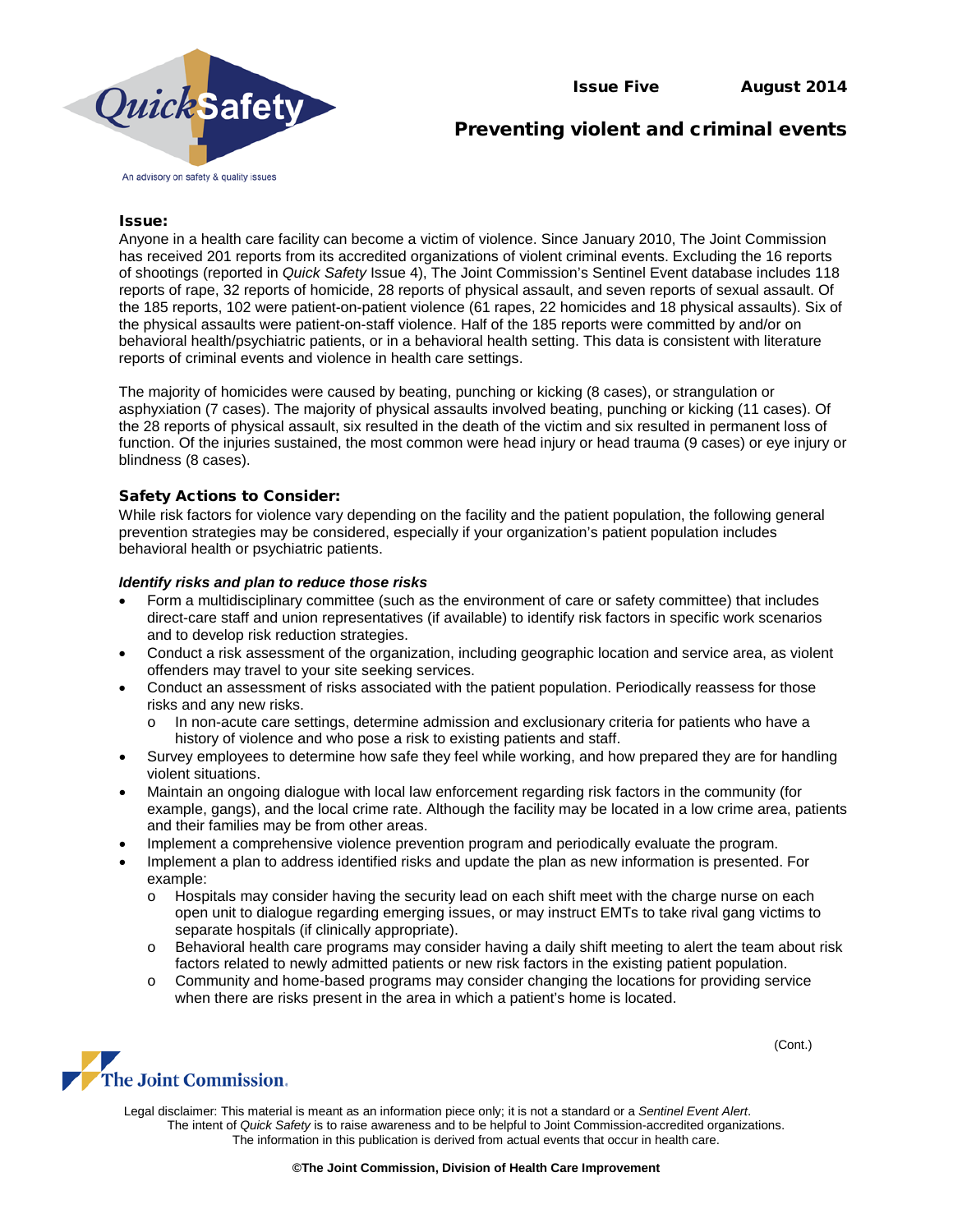# *Environmental design*

- Develop emergency signaling, alarms, and monitoring systems.
- Install security cameras and panic buttons.
- Improve lighting in hallways, rooms, clinical offices and parking areas.
- Provide security escorts to the parking lots at night.
- Design the triage area and other public areas to minimize the risk of assault. Some strategies may include:
	- o Provide staff restrooms and emergency exits.<br>o Install enclosed nurses' stations
	- o Install enclosed nurses' stations.<br>
	o Install deep service counters in a
	- o Install deep service counters in, or enclose, reception areas.
	- Arrange furniture so that staff can easily access the closest exit.
	- o Minimize the presence of objects that could be used as weapons.
	- o Make waiting areas comfortable and accommodating.
- Restrict the movement of the public by using card-controlled access.

## *Administrative controls*

- Design staffing patterns to prevent personnel from working alone and to minimize patient waiting time.
- Develop a system for alerting security personnel and other staff when violence is threatened.
- Flag charts of patients who have exhibited prior violent behavior.
- Establish a "zero tolerance" expectation for threatening and violent behavior and communicate how this behavior will be addressed up to and including discharge or transfer from care.
- Consider establishing a police check-in station or substation.

## *Training*

- Work with local law enforcement to provide employees with crime prevention training.
- Train staff to recognize and manage assaults, resolve conflicts, and maintain hazard awareness. Training should address how to manage crises with potentially volatile patients and visitors, especially those under the influence of drugs or alcohol, or those who have a history of violence or certain psychotic diagnoses.
- Provide staff with tips on how to be alert and cautious when interacting with patients and visitors.
- Familiarize staff with policies, procedures and materials on violence prevention.

## *Safety culture*

• Provide a culture where employees are comfortable reporting events to management, security and law enforcement.

## *Plan for post-event activities*

- Provide an environment that promotes open communication.
- Develop written procedures for reporting and responding to violence.
- Offer and encourage counseling whenever a worker is threatened or assaulted.

## **Resources:**

- Centers for Disease Control and Prevention (CDC): [Workplace Violence Prevention for Nurses](http://www.cdc.gov/niosh/topics/violence/)
- CDC: [Training and Education Workplace Violence Prevention for Nurses](http://www.cdc.gov/niosh/topics/violence/training_nurses.html)
- CDC: [United States Government Occupational Violence Links](http://www.cdc.gov/niosh/topics/violence/links.html)
- CDC: [Violence Occupational Hazards in Hospitals](http://www.cdc.gov/niosh/docs/2002-101/) (includes prevention strategies)



Legal disclaimer: This material is meant as an information piece only; it is not a standard or a *Sentinel Event Alert*. The intent of *Quick Safety* is to raise awareness and to be helpful to Joint Commission-accredited organizations. The information in this publication is derived from actual events that occur in health care.

# **Safety tips for workers**

## **Watch for signs of impending violence:**

- Verbally expressed anger and frustration
- Body language and threatening gestures
- Signs of drug or alcohol use
- Presence of a weapon or potential for a concealed weapon

#### **Maintain behavior that helps diffuse anger:**

- Present a calm, caring attitude.
- Don't match threats.
- Don't give orders.
- Acknowledge the person's feelings. For example, "I know you are frustrated."
- Avoid any behavior that may be interpreted as aggressive. For example, moving rapidly, getting too close, touching, or speaking loudly.

#### **Be alert:**

- Evaluate each situation for potential violence when you enter a room or begin to relate to a patient or visitor.
- Be vigilant throughout the encounter.
- Don't isolate yourself with a potentially violent person.
- Always keep an open path for exiting don't let a potentially violent person stand between you and the door.

#### **Take these steps if you can't defuse the situation quickly:**

- Remove yourself from the situation.
- Call security or law enforcement for help.
- Report any violent incidents to management.